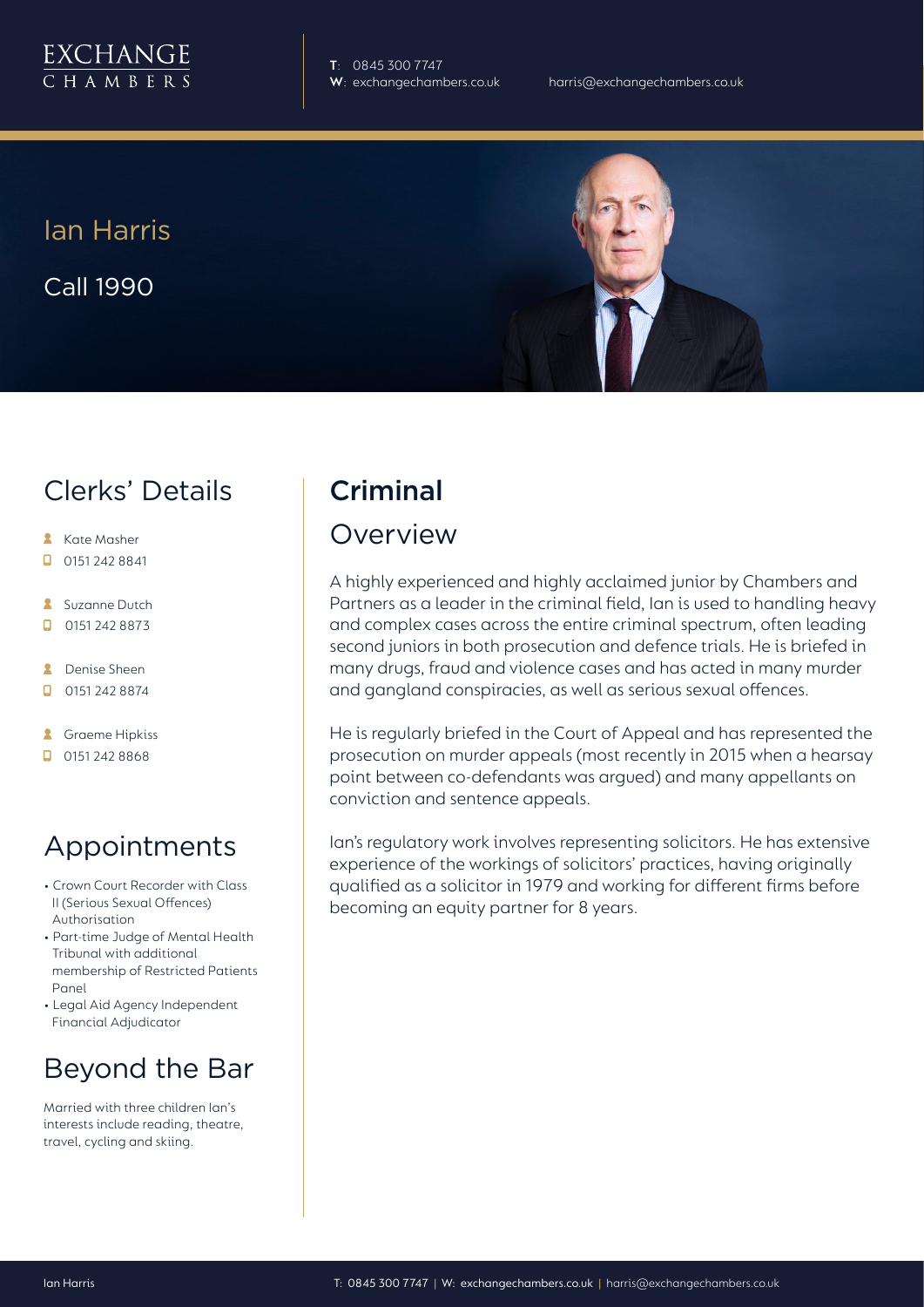

# Recommendations

#### **Legal Directories**

"Ian Harris is particularly active on large-scale fraud matters, often tackling cases with a significant amount of highly technical and complex evidence to be considered." **Chambers and Partners 2022**

"He's well liked by judges and is a very impressive advocate." **Chambers and Partners 2021**

"Ian is brilliant with people and has a wealth of experience. He is a master craftsman in the court room and is an exceptional jury advocate." **The Legal 500 2021**

"Very good on his feet and always well prepared." **Chambers and Partners 2020**

"He has significant experience of advocacy at the appellate level." **Chambers and Partners 2019** 

"Ian has excellent client care skills and a high standard of advocacy." **Chambers and Partners 2018**

"Particularly active on large-scale fraud matters, often tackling cases with a significant amount of highly technical and complex evidence to be considered." **Chambers and Partners 2017**

"He prosecutes and defends the full scope of criminal offences, and has appeared as lead junior in significant cases."

### **Chambers and Partners 2016**

Regularly acts as lead junior in complex criminal cases. He is recommended for matters involving drugs conspiracies and murder. Expertise: "He is a senior junior who comes with the gravitas you would expect. He's not fazed by any particular issue and has a good eye for detail." "He is thorough and conscientious, presents brilliantly in court, and has a lovely way with the jury."

#### **Chambers and Partners 2015**

"Ian Harris has impressed solicitors with his work handling legal and factually complex cases. He was able to predict the Crown's approach to the case, and effectively negate their points before they could become a problem."

**Chambers and Partners 2014**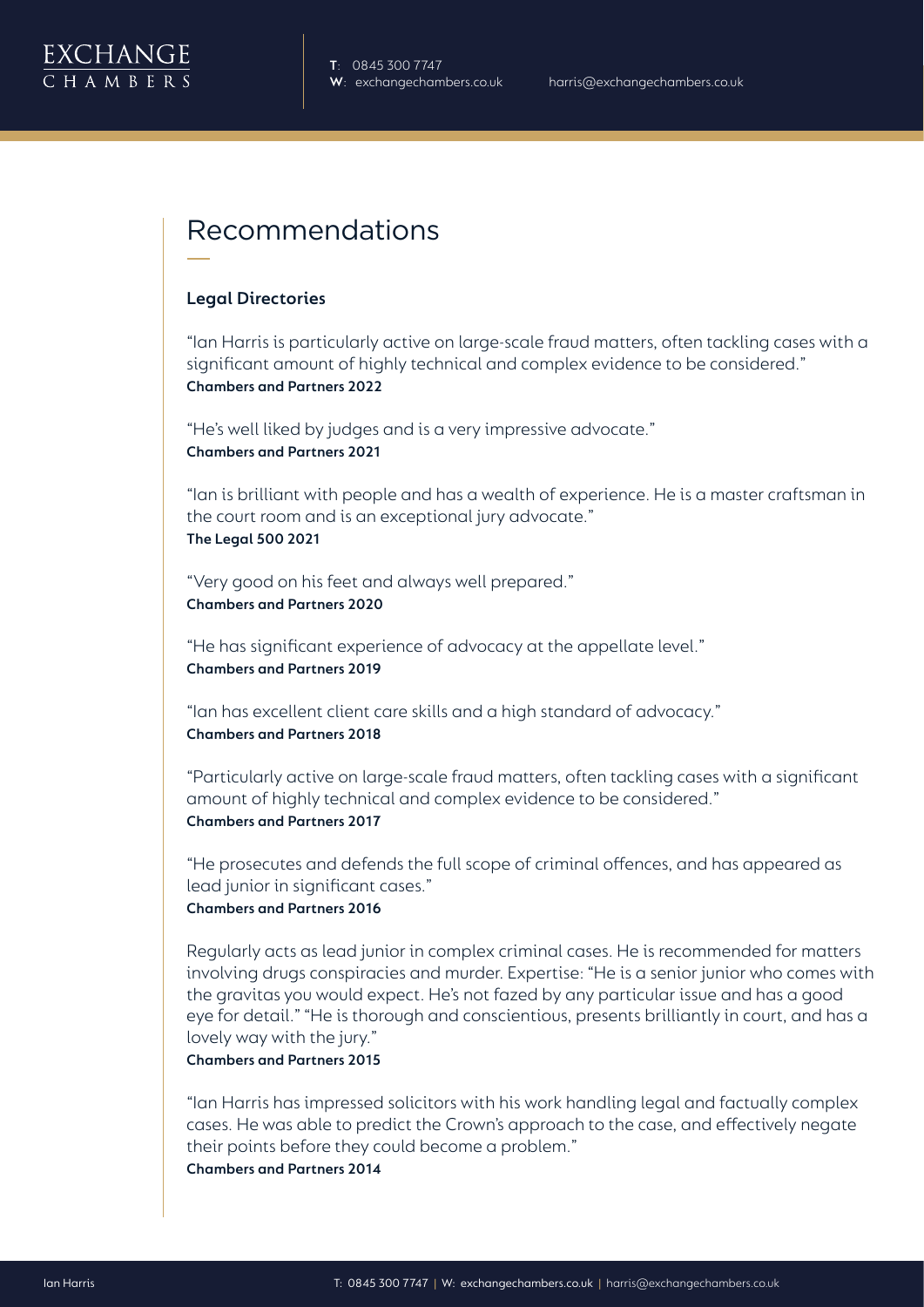

### **Client Testimonials**

I have instructed Mr Harris for over 20 years as a highly experienced junior barrister who often leads in significant, complex, multi-defendant cases reflecting a high standard of advocacy and case preparation. Ian has an ability to assimilate and understand the significance of vast quantities of document exhibits, and is equipped to deal with the requirements of representing lay clients who face long and complex trials. He is one of the best barristers I know.

**Edward Jones, Crown Court manager at Cobleys**

What a fantastic result! Thank you so much for all your efforts on our client's behalf. I am well aware that you have worked night and day on this and really have gone the extra mile to ensure you knew the case inside out. I am sure that is why you have achieved the result you have today and I am delighted!

**Rachel Adamson, Slater & Gordon (following acquittal in Land Banking Fraud)**

We regularly instruct Ian in a variety of serious criminal cases, including sexual offences, heavy drugs and robbery conspiracies and murder. He has a wealth of knowledge and experience and an eye for detail even in the most complex matters. He is extremely accessible and has an excellent rapport with clients, providing clear and cogent advice in a sympathetic manner. He is trusted by the Judges and has an excellent jury style, evidenced by the results he gets.

**Julie Murphy, Senior Advocate at ABR Solicitors**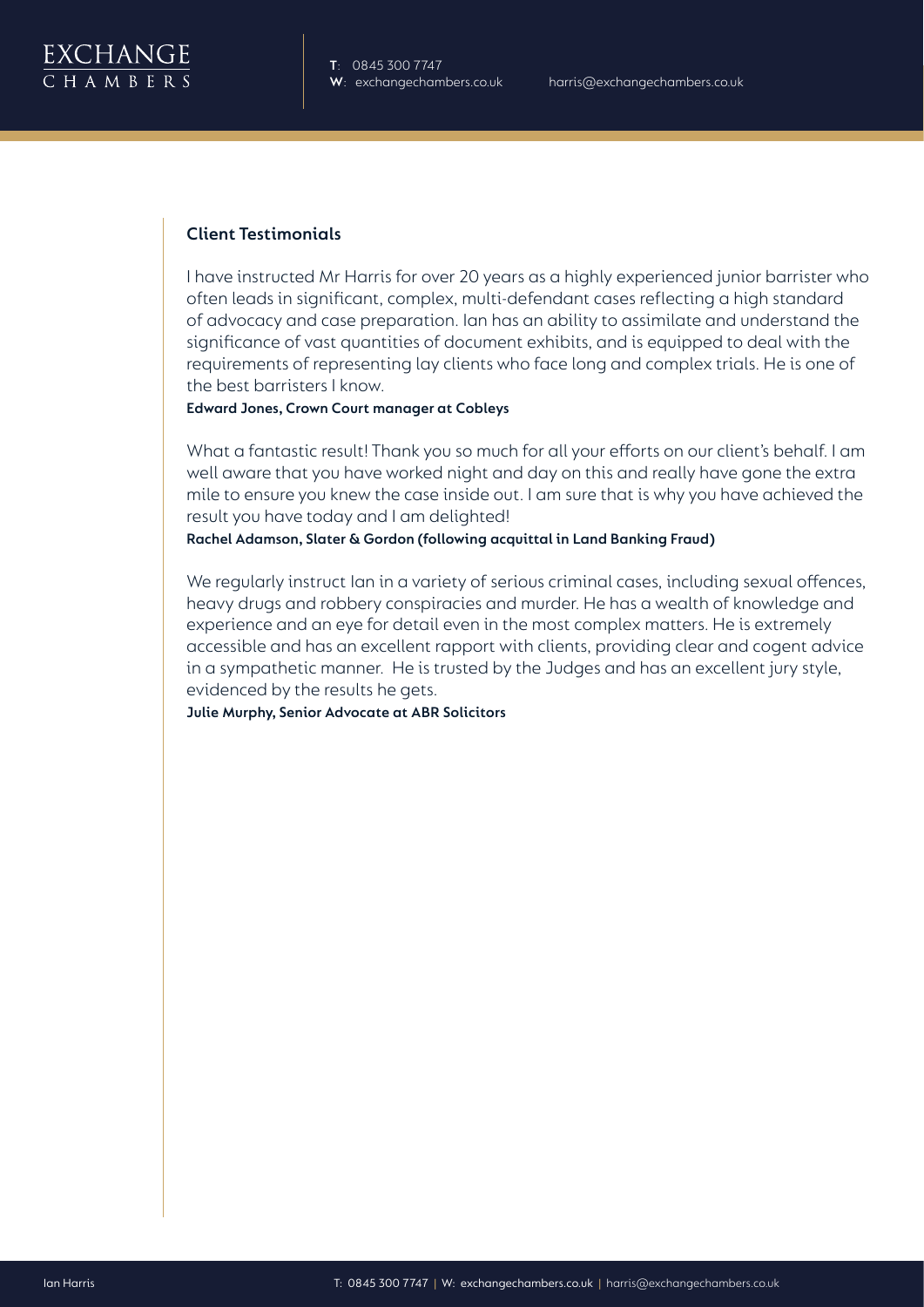

## Cases

### SEXUAL OFFENCES

*R v G (2018) –* alleged campaign of historical rapes of daughter going back 30 years. Detailed disclosure applications led to over 14 years' medical, social service and psychiatric records being disclosed. After an abortive first trial, defence expert evidence showed that complainant 'significantly unreliable'. Crown eventually offered no evidence and Judge directed an enquiry into CPS approach to disclosure.

*R v W (2017)* – successful defence of Polish National charged with raping a street worker.

*R v G (2016)* – successful defence of man charged with indecently assaulting a child; various defence applications obtained disclosure of CCTV that excluded G from any criminal involvement.

*R v C (2017)* – client acquitted of historic indecent assault allegedly when he was babysitting.

*R v B (2018)* – Male client acquitted of raping employee. Diversity issues required very sensitive handling. Applications for disclosure of medical records allowed and cast doubt on complainant's version of events. Successful applications made to adduce complainant's character; leave granted to cross-examine her on previous sexual history (pursuant to s. 41 YJCE 1999).

### ANONYMISED CROWN COURT WORK IN RECENT YEARS INCLUDES:

*R v W (2016)* - Acted for defendant in multi-million pound 'Land Banking' and money laundering conspiracies. Acquitted by judicial direction following successful submission of no case to answer after several weeks of evidence.

*R. N (2015)* - Acted for company director in conspiracy to defraud local Councils of monies for educational purposes. Following detailed disclosure requests prosecution offered no evidence against him during first week of potentially lengthy trial.

*R. v E (2014/15)* - Acted for company director in multi-million pound conspiracy to defraud (pension monies); Judge stopped case following defence submissions. Appeared in CA when prosecution appealed this ruling which was upheld and defendant acquitted.

*R v W (2014)* - Acted for defendant in lengthy multi-handed case of conspiracies to assist prisoners to escape (armed escape from prison vehicles) and to possess firearms. Acquitted of firearms conspiracy.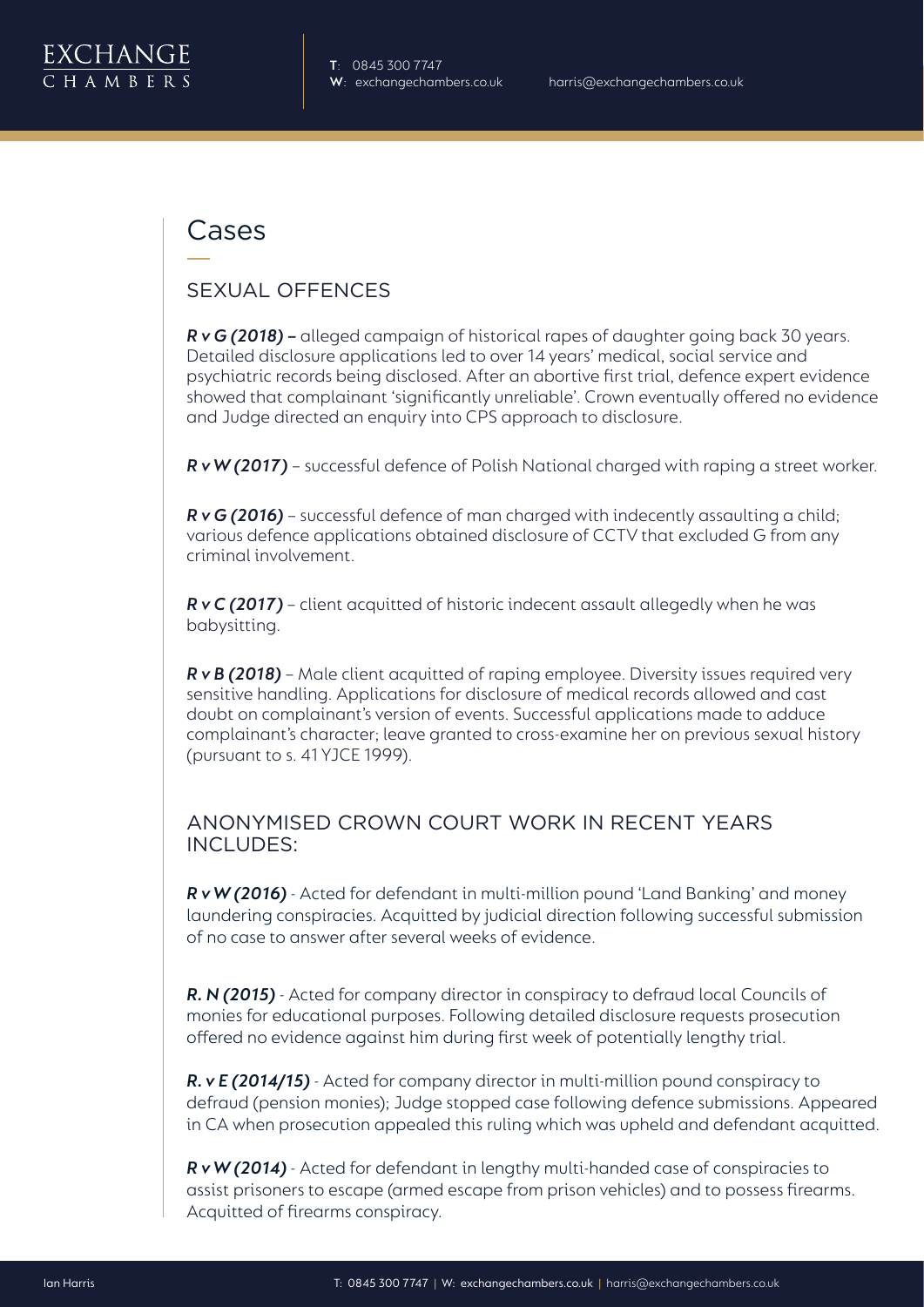

## FRAUD (EXAMPLES OF VERY HIGH VALUE ALLEGATIONS)

*May 2016 – R v DW and 10 others* - acquittal on submission of no case to answer 'land banking' fraud; acted for director of various companies allegedly involved in complex multi-million pound conspiracy.

*R v B and others.* Defence leading junior, MTIC 'carousel' fraud.

*R v T and others.* defence leading junior, diversion fraud. 3 month trial.

*R v M and others.* Defence leading junior, VAT fraud. Significant diversity issues, necessitating expert evidence relating to the travelling community. VHCC regulated.

*R v E and others. ('Cockle pickers').* Led defence junior, category 2 fraud; defendant a businessman facilitating illegal immigration; extensive research into business and accountancy records involving experts and international considerations. 6-month trial, subject to VHCC regulations.

*R v C and others.* Leading defence junior. ILA (individual learning account) fraud on Government. VHCC regulated.

*R v F and others.* Leading defence junior, fraud on Trafford Metropolitan Borough Council. VHCC regulated.

*R v E and Others.* Defence junior in pension fraud. Submission of 'no case' allowed by Judge, and Prosecution appeal under S. 58 C3A 2003 dismissed by Court of Appeal.

*R v C and others (2015)* Defended in 9 week tachograph fraud – defendant acquitted.

*R v N and others (2015)* Education and tax fraud

### HOMICIDE

*R v S.* Led junior in triple murder by burning. R v J. Led junior, double murder.

*R v Q.* Murder and dismemberment of wife, followed by television appeals for her return. Led junior.

*R v D.* Prosecution; murder of pensioner by her carer. Led junior, significant scientific and financial evidence requiring meticulous preparation and presentation. R v F. Junior alone, manslaughter, Crown Court and Court of Appeal.

*R v F*. Prosecution – murder and attempt murder, led in Crown Court, alone in CA re tariff for knife killings.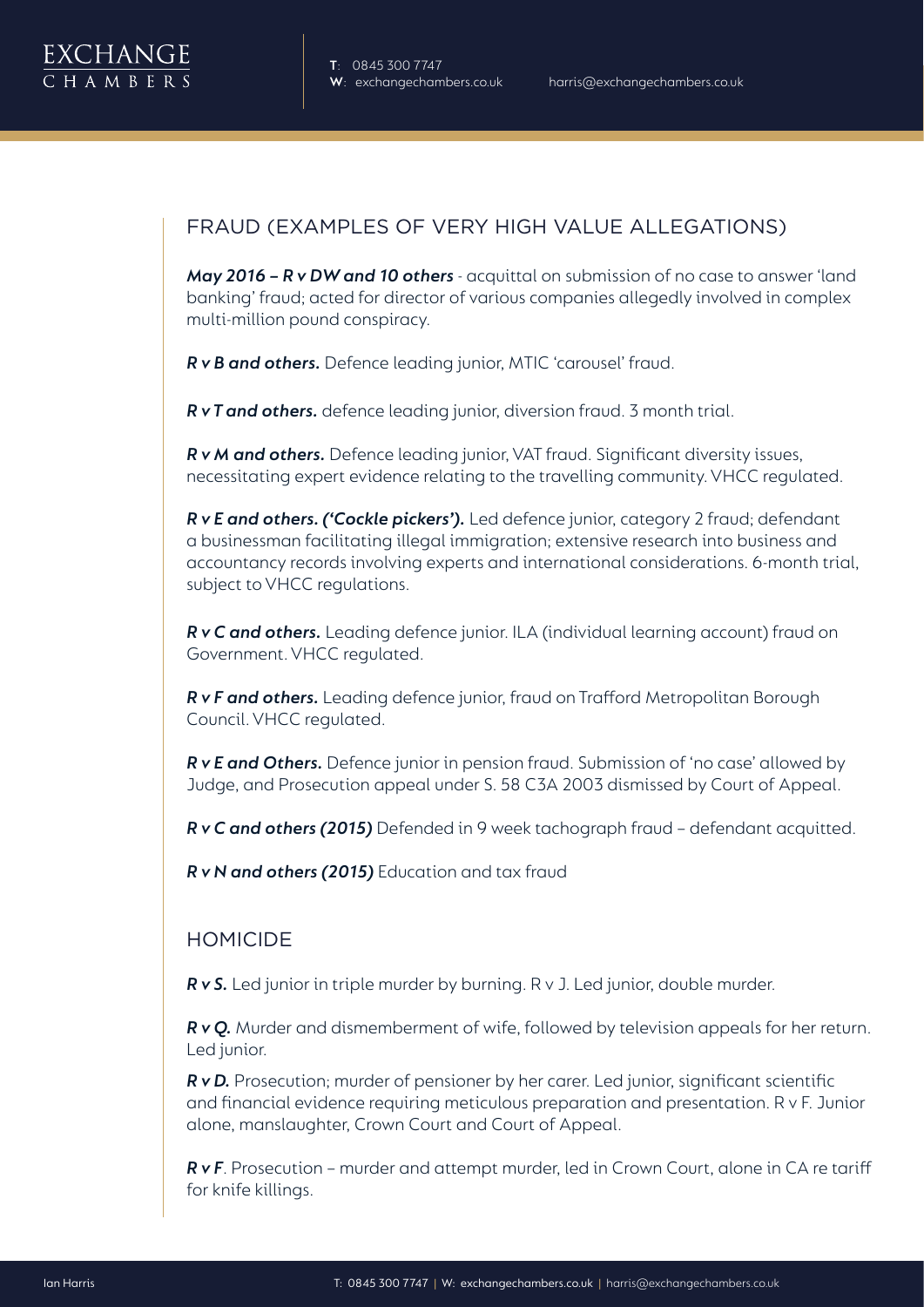

*Rao* – prosecution double murder, significant psychiatric issues; junior alone, section 37/41 Restriction Order imposed.

*R v B* and others (2015) three handed led prosecution murder for gain, body never found. Preparation and presentation of many years of very detailed financial evidence of all relevant parties and presentation of case unled in CoA.

### DRUGS

*R v W* and others. Prosecution. Class A importations from Dominican Republic. R v K and others. Defence. Class A importations and firearms. VHCC regulated.

*R v B & others.* Defence. Class A importations. Leading junior, in Crown Court and retrial, and conviction appeal in Court of Appeal. Contested confiscation proceedings. VHCC regulated.

*R v T and others.* Prosecution. Turkish Class A conspiracy, significant international elements in consequent contested confiscation proceedings.

*R v T and others.* Class A conspiracy, importations from Holland and Turkey. VHCC regulated.

*R v B.* Prosecution of serious class A dealers and linked money laundering trials.

*Operations P 1 and 2 (2014/14).* Leading junior in multi-handed drugs/money laundering prosecutions.

*Operation C (2013/14).* Prosecution of series of multi-handed class A & class B conspiracies.

### **VIOLENCE**

**R v B** Prosecution of Premiership footballer for assaults in Liverpool.

*R v M.* Prosecution of former deputy leader of Sefton Council for attempted murder, both in Crown Court and Court of Appeal.

*R v Y*. Defence of adult defendant who perverted course of justice following the shooting and killing of the child victim of the Norris Green and Croxteth gang wars. R v H. Defence of man charged with series of 'first division' armed robberies.

*R v J.* Defence of man charged with organising grenade attack on a prosecution witness's house.